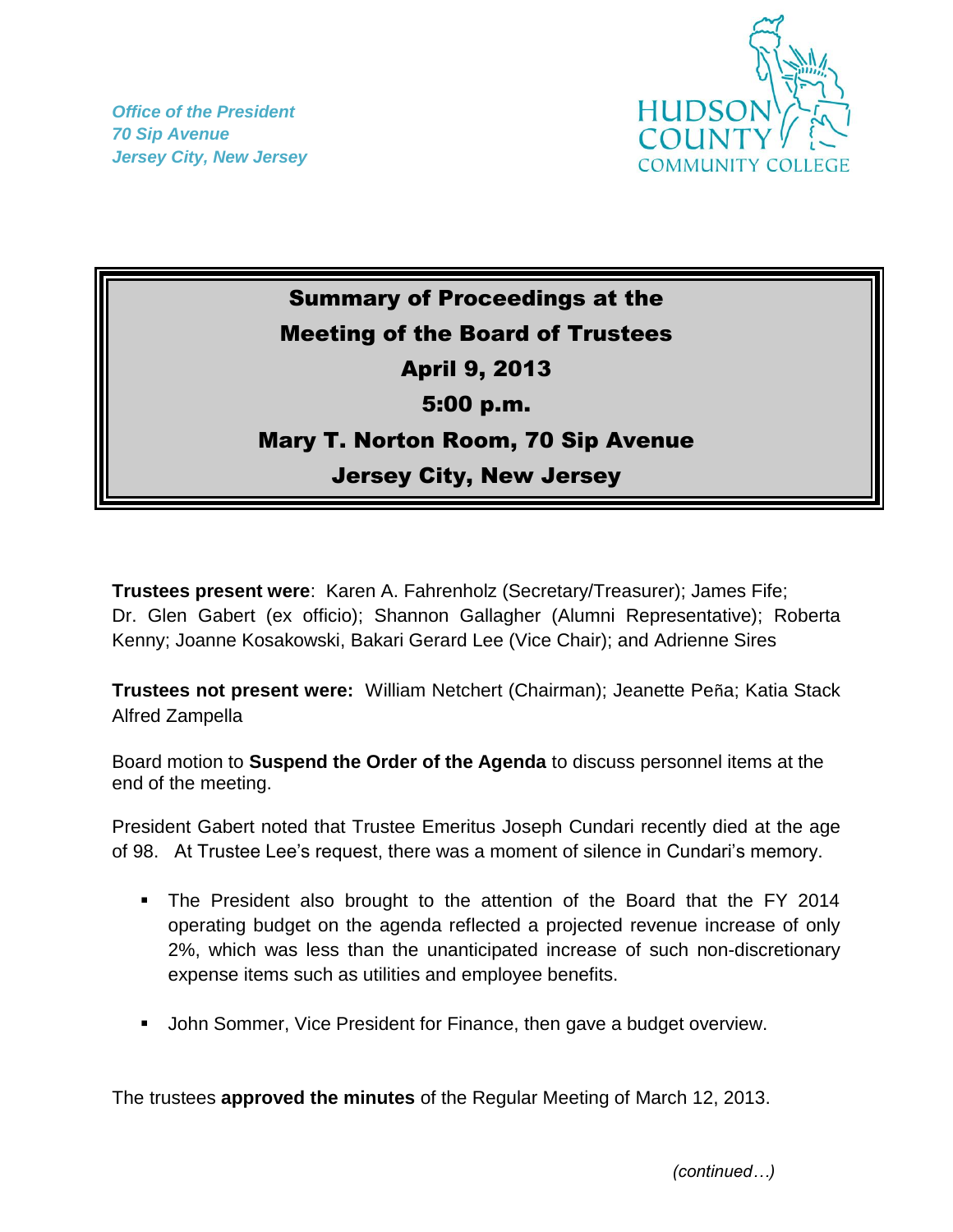The following actions were taken concerning **fiscal, administrative, lease and capital recommendations** brought forward by the Administration and endorsed by the Finance Committee:

- The award to perform the audit for fiscal year ending June 30, 2013 was awarded to Spire Group of Clark, New Jersey, for a total sum not to exceed \$60,000.00.
- The purchase of furniture for the Ceramics Lab at the North Hudson Higher Education Center was awarded to Office Scapes of Rockaway, NJ, at a cost not to exceed \$24,841.34. (The room is designated Ceramics Lab but has been repurposed for the teaching of data processing and other areas unrelated to ceramics.)
- The purchase of 141 OptiPlex computers was awarded to Dell of Round Rock, TX, at a cost not to exceed \$105,101.40.
- The award of rooftop ductwork repair for 870 Bergen Avenue for FY 13 was awarded to Ramas Climate & Refrigeration, LLC of Livingston, New Jersey at a cost not to exceed \$45,105.00.
- The purchase of a Dell PowerEdge server was awarded to GHA Technologies, Inc. of Scottsdale, AZ, at a cost not to exceed \$19,500.00.
- The purchase of projectors and the installations was awarded to Office Business Systems of Lincoln, Park, NJ at a cost not to exceed \$2,685.00.
- The renewal and realignment agreement for Blackboard Connect Inc. of Sherman Oaks, CA, was approved at a total cost not to exceed \$27,630.00.
- The FY 2014 Operating Budget was approved in the amount of \$49,666,732.00.

The following actions were taken concerning a**cademic and student affairs:**

- The implementation to execute a Memorandum of Understanding agreement with Christ Hospital School for the new degree program Associate in Science - Radiography effective AY 2013-2014 was approved.
- The implementation of a new degree program Associate in Science Environmental Studies was approved.
- The Academic Calendar for 2014-2015 was approved. (*see attached*)